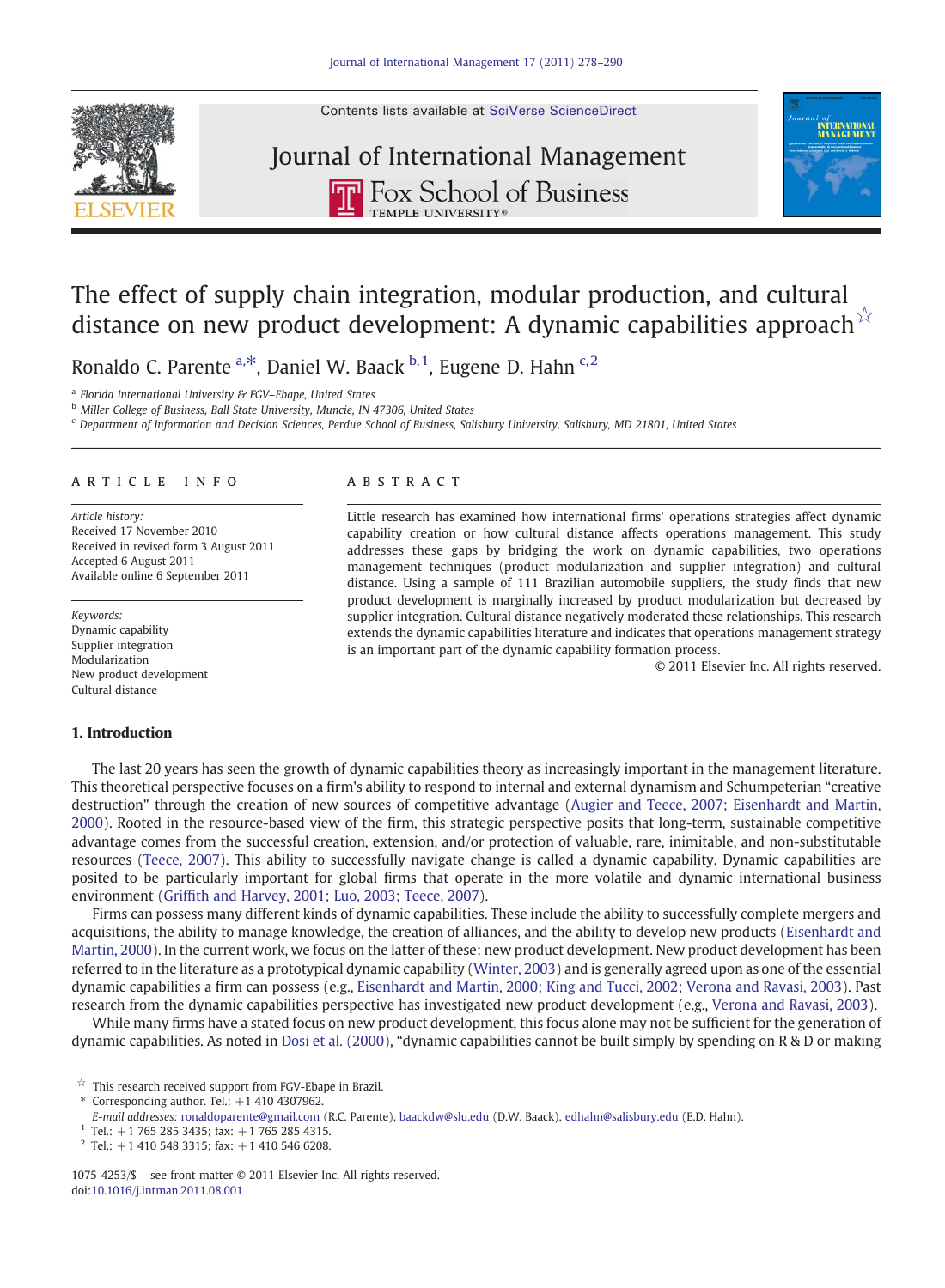

Fig. 1. The effect of supplier integration, modular production, and cultural distance on dynamic capability creation.

analogous investments. On the contrary – and to an increasing extent as the competitive pace quickens – coordination between R & D and other functions, and often with suppliers or alliance partners, is of the essence" (p. 6). This study focuses on the effect of the coordination of firm functions, namely upstream and downstream supply chain links, on new product development. Global firms are part of a complex supply chain that requires coordinating the flow of goods, services and information efficiently [\(Mentzer, 2001\)](#page--1-0). In addition, "due to demanding customers and competitive pressures, businesses today are restructuring themselves to operate on a global basis to take advantage of the international product, factor, and capital markets" ([Manuj and](#page--1-0) [Mentzer, 2008,](#page--1-0) pp. 133). Therefore, suppliers can be important allies in managing supply chain complexity. With these increasingly intricate global supply chains achieving superior performance through new product introductions can be challenging, but firms that collaborate with their suppliers on long term strategic issues may develop competitive capabilities.

While many international firms search for external suppliers to collaborate in the development of new products ([Ganesan et](#page--1-0) [al., 2005; Wind and Mahajan, 1997\)](#page--1-0), interestingly, little research has examined the relationship between international firms' increasingly important operations management strategies and the creation of dynamic capabilities. This is in spite of the theoretical importance of firm structure for this process, ([Augier and Teece, 2007](#page--1-0)), the importance of external integration in [Teece](#page--1-0) [et al. \(1997\)](#page--1-0) early writing on the topic, and the prominence given to supplier innovation in [Teece's \(2007\)](#page--1-0) recent model of the foundations of dynamic capabilities. This study begins to fill this research gap by focusing on two such operations management strategies — supplier integration and product modularization<sup>3</sup>.

As this paper investigates the relationship between operations management and dynamic capability creation in an international context, an important moderating variable is cultural distance. Cultural distance refers to the national-level value and behavioral differences between business actors, and it is posited that these differences increase the difficulties associated with international business activities [\(Johanson and Vahlne, 1977; Zhang et al., 2003\)](#page--1-0). As has been independently observed by [Grif](#page--1-0)fith [and Myers \(2005\),](#page--1-0) the impact of cultural distance in the context of supply chain management has been almost completely unexplored (see, however, Elango, 2005; Griffi[th and Myers, 2005](#page--1-0) for examples of cultural distance being applied to supply chain management).

This study explored the creation of this dynamic capability in a global context, namely the Brazilian automobile industry. Our focus on Brazil, one of the largest emerging markets in the world, serves to deepen the literature's understanding of the underresearched South American market, responding in part to a call for more research on this region ([Hoskisson et al., 2000\)](#page--1-0). Additionally, the Brazilian automobile industry has recently had a large number of new entrants [\(Zilbovicius et al., 2002\)](#page--1-0) resulting in Brazil having the largest range of automobile brands being produced in a single country. Therefore, the Brazilian automobile industry offers the relevant environment for an investigation of the international business implications of the relationship between dynamic capabilities, operations management strategies, and cultural distance [\(Aulakh et al., 2000; Kotabe et al., 2007\)](#page--1-0).

The paper is organized as follows. In the following section, we provide a theoretical model of dynamic capability creation, briefly outlined in Fig. 1, which is derived from our literature review. In this model, we link the supplier integration and product modularization literatures to the generation of dynamic capabilities, and, based on this discussion, we derive hypotheses. Count regression methods are then used to test these hypotheses with a sample of Brazilian automobile suppliers.

This study makes two contributions to the existing literature. First, by applying an operations management perspective, this paper contributes to the dynamic capability discussion by underscoring the importance of international firms' operational

<sup>&</sup>lt;sup>3</sup> Product modularization is a firm strategy for organizing complex products and processes [\(Baldwin and Clark, 2000\)](#page--1-0). It is defined as the process of assembling final products from a number of predetermined and interchangeable components making up the independent modules [\(Hoogeweegen et al., 1999; O'Grady,](#page--1-0) [1999; Worren, 2001\)](#page--1-0). We define supplier integration as it refers to the coordination of operations at the inter-firm level, and the implementing of close coordination between a manufacturer and its upstream and downstream supply links.